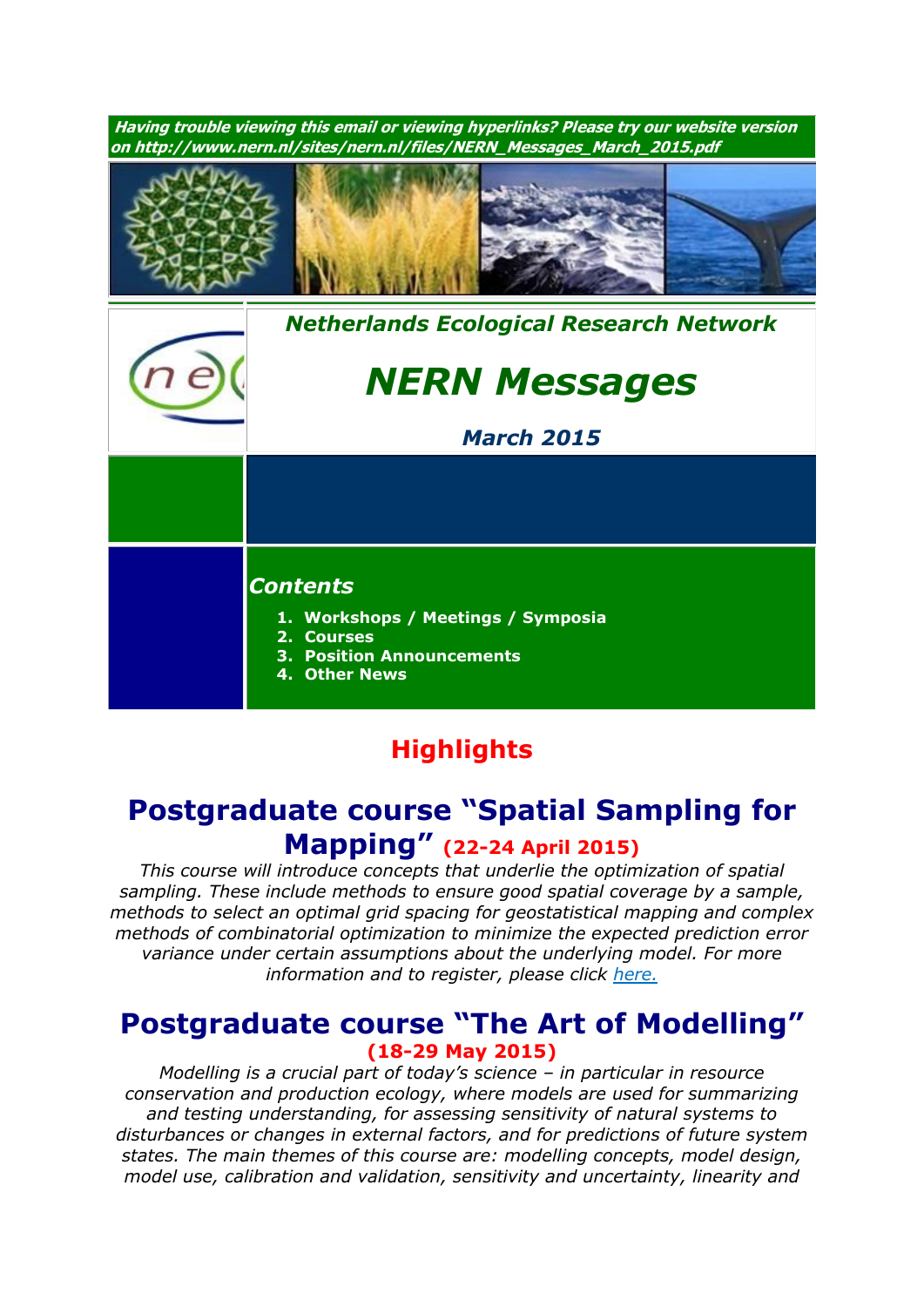*complexity, and reporting on model studies. For more information and to register, please click [here.](http://www.pe-rc.nl/database/Courses%20and%20Activities/PE-RC%20postgraduate%20courses/The%20art%20of%20modelling.htm)*

#### **1. Workshops / Meetings / Symposia**

- **Annual Conference of the Society for Tropical Ecology** (7-10 April 2015) @ ETH Zurich, Switzerland. For more information, please click [here.](http://www.gtoe-conference.de/)
- **Eco Intensive Agriculture Conference** (21 April 2015) @ Amsterdam, The Netherlands. For more information, please click [here.](https://nioo.knaw.nl/en/towards-ecology-intensive-agriculture-learning-nature#quicktabs-qt_eco_agro=0)
- **Symposium Methods in Ecology and Evolution – 5 th anniversary** (22 April 2015) @ London, UK. For more information, please click [here.](http://www.methodsinecologyandevolution.org/view/0/events.html)
- **Living Soils Conference** (28-30 April 2015) @ Wageningen University, The Netherlands. For more information, please click [here.](http://www.wageningenur.nl/livingsoils)
- **Conference Rhizosphere 4: "Stretching the Interface of Life"** (21-25 June 2015) @ Maastricht, The Netherlands. For more information, please click [here.](http://www.rhizo4.org/)
- **Conference on Spatial Ecology & Conservation** @ University of Bristol, UK (13-15 July 2015). For more information, please click [here.](http://www.ert-conservation.co.uk/sec3_introduction.php)
- **27th International Congress for Conservation Biology** (2-6 August 2015) @ Montpellier, France. For more information, please click [here.](http://www.iccb-eccb2015.org/)
- **Wageningen Soil Conference** (23-27 August 2015) @ Wageningen University, The Netherlands. For more information, please click [here.](http://www.wageningenur.nl/en/Research-Results/Projects-and-programmes/Wageningen-Soil-Conference.htm)
- **Ecosystem Services Partnership Conference** (9-13 November 2015) @ Stellenbosch, South Africa. For more information, please click [here.](http://www.espconference.org/espconference2015#.VONOuC5SU5g)
- **Conference: Adaptations Futures - Practices and Solutions** (10-13 May 2016) @ Rotterdam, The Netherlands. For more information, please click [here.](http://www.adaptationfutures2016.org/)

#### **2. Courses**

- **Principles of Ecological Genomics (8-10 April 2015). For more information and** registration, please click [here.](http://www.sense.nl/upcomingcourses/10845112/Principles-of-Ecological-Genomics)
- **Spatial Sampling for Mapping** (22-24 April 2015). For more information and registration, please click [here.](http://www.pe-rc.nl/database/Courses%20and%20Activities/PE-RC%20postgraduate%20courses/spatial%20sampling%20for%20mapping.htm)
- **International On-Site Course: Land Dynamics - Getting to the Bottom of Mount Kenya** (26 April - 9 May 2015). For more information and registration, please click [here.](http://www.pe-rc.nl/database/Courses%20and%20Activities/PE-RC%20postgraduate%20courses/Land%20dynamics%202015.htm)
- **Survival Analysis** (29-30 April 2015). For more information and registration, please click [here.](http://www.pe-rc.nl/database/Courses%20and%20Activities/PE-RC%20postgraduate%20courses/Survival%20Analysis.htm)